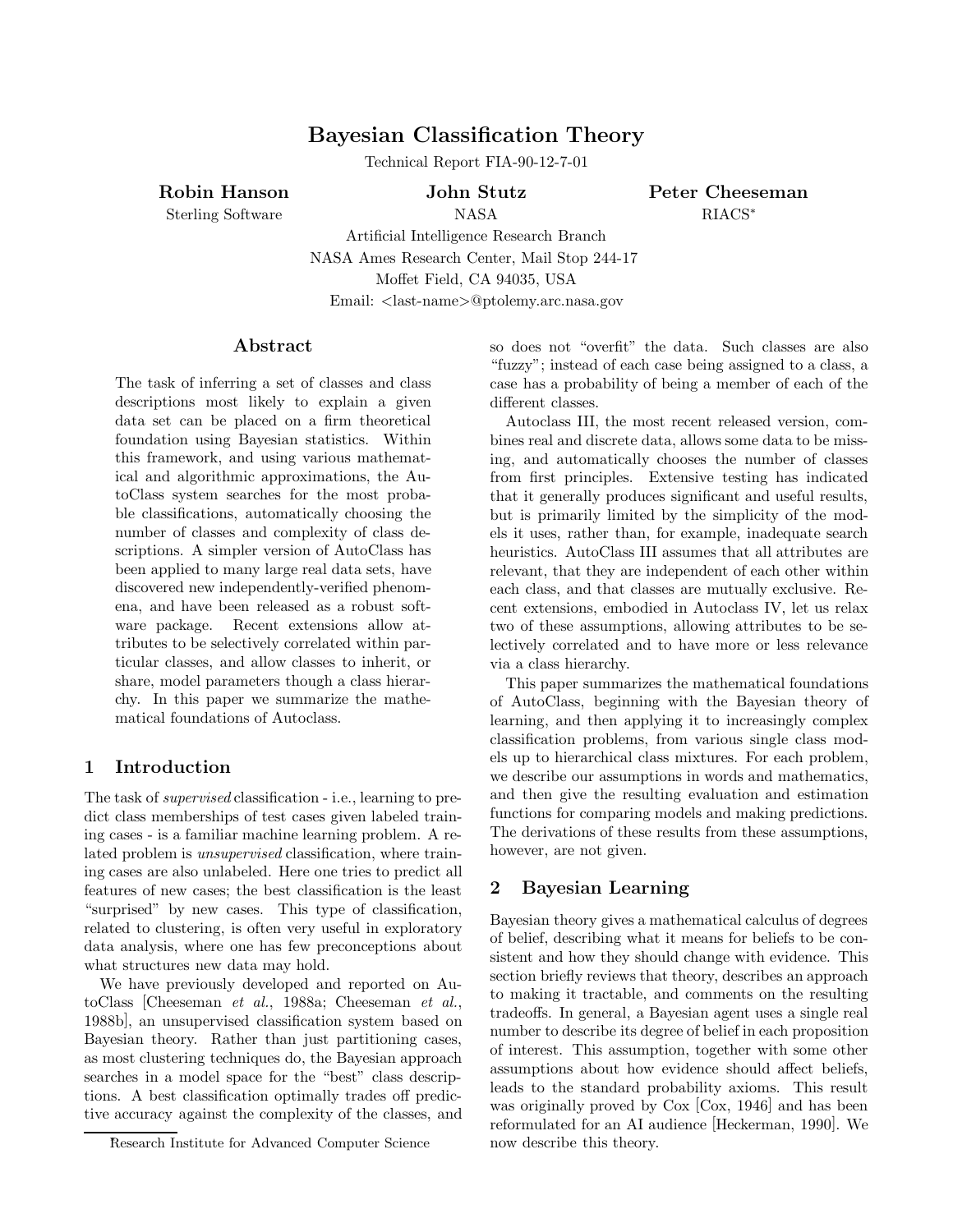#### **2.1 Theory**

Let E denote some evidence that is known or could potentially be known to an agent; let  $H$  denote a hypothesis specifying that the world is in some particular state; and let the sets of possible evidence  $E$  and possible states of the world  $H$  each be mutually exclusive and exhaustive sets. For example, if we had a coin that might be two-headed the possible states of the world might be "ordinary coin", "two-headed coin". If we were to toss it once the possible evidence would be "lands heads", "lands tails".

In general,  $P(ab|cd)$  denotes a real number describing an agent's degree of belief in the conjunction of propositions a and b, conditional on the assumption that propositions  $c$  and  $d$  are true. The propositions on either side of the conditioning bar "|" can be arbitrary Boolean expressions. More specifically,  $\pi(H)$  is a "prior" describing the agent's belief in H *before*, or in the absence of, seeing evidence  $E, \pi(H|E)$  is a "posterior" describing the agent's belief *after* observing some particular evidence E, and  $L(E|H)$  is a "likelihood" embodying the agent's theory of how likely it would be to see each possible evidence combination  $E$  in each possible world  $H$ .

To be consistent, beliefs must be non-negative,  $0 \leq$  $P(a|b) \leq 1$ , and normalized, so that  $\sum_H \pi(H) = 1$  and  $\sum_{E} L(E|H) = 1$ . That is, the agent is sure that the world is in *some* state and that some evidence will be observed. The likelihood and the prior together give a "joint" probability  $J(EH) \equiv L(E|H)\pi(H)$  of both E and H. Normalizing the joint gives Bayes' rule, which tells how beliefs should change with evidence;

$$
\pi(H|E) = \frac{J(EH)}{\sum_H J(EH)} = \frac{L(E|H)\pi(H)}{\sum_H L(E|H)\pi(H)}.
$$

When the set of possible Hs is continuous, the prior  $\pi(H)$  becomes a differential  $d\pi(H)$ , and the sums over  $H$  are replaced by integrals. Similarly, continuous  $E$ s have a differential likelihood  $dL(E|H)$ , though any real evidence  $\Delta E$  will have a finite probability  $\Delta L(E|H) \approx$  $dL(E|H) \frac{\Delta E}{dE}$ .

In theory, all an agent needs to do in any given situation is to choose a set of states H, an associated likelihood function describing what evidence is expected to be observed in those states, a set of prior expectations on the states, and then collect some relevant evidence. Bayes' rule then specifies the appropriate posterior beliefs about the state of the world, which can be used to answer most questions of interest. An agent can combine these posterior beliefs with its utility over states  $U(H)$ , which says how much it prefers each possible state, to choose an action A which maximizes its expected utility

$$
EU(A) = \sum_{H} U(H)\pi(H|EA).
$$

# **2.2 Practice**

In practice this theory can be difficult to apply, as the sums and integrals involved are often mathematically intractable. So one must use approximations. Here is our approach.

Rather than consider all possible *states* of the world, we focus on some smaller space of *models*, and do all of our analysis conditional on an assumption S that the world really is described by one of the models in our space. As with most modeling, this assumption is almost certainly false, but it makes the analysis tractable. With time and effort we can make our models more complex, expanding our model space in order to reduce the effect of this simplification.

The parameters which specify a particular model are split into two sets. First, a set of discrete parameters T describe the general form of the model, usually by specifying some functional form for the likelihood function. For example, T might specify whether two variables are correlated or not, or how many classes are present in a classification. Second, free variables in this general form, such as the magnitude of the correlation or the relative sizes of the classes, constitute the remaining continuous model parameters V.

We generally prefer a likelihood<sup>1</sup>  $L(E|VTS)$  which is mathematically simple and yet still embodies the kinds of complexity we believe to be relevant.

Similarly, we prefer a simple prior distribution  $d\pi(VT|S)$  over this model space, allowing the resulting V integrals, described below, to be at least approximated. A prior that predicts the different parameters in V independently, through a product of terms for each different parameter, often helps. We also prefer the prior to be as broad and uninformative as possible, so our software can be used in many different problem contexts, though in principal we could add specific domain knowledge through an appropriate prior. Finally we prefer a prior that gives nearly equal weight to different levels of model complexity, resulting in a "significance test". Adding more parameters to a model then induces a cost, which must be paid for by a significantly better fit to the data before the more complex model is preferred.

Sometimes the integrable priors are not broad enough, containing meta-parameters which specify some part of model space to focus on, even though we have no prior expectations about where to focus. In these cases we "cheat" and use simple statistics collected from the evidence we are going to use, to help set these priors<sup>2</sup>. For example, see Sections 4.2, 4.5.

The joint can now be written as  $dJ(EVT|S)$  =  $L(E|VTS) d\pi(VT|S)$  and, for a reasonably-complex problem, is usually a very rugged distribution in  $VT$ , with an immense number of sharp peaks distributed widely over a huge high-dimensional space. Because of this we despair of directly normalizing the joint, as required by Bayes' rule, or of communicating the detailed

<sup>&</sup>lt;sup>1</sup>Note that when a variable like V sits in a probability expression where a proposition should be, it stands for a proposition that the variable has a particular value.

<sup>2</sup>This is cheating because the prior is supposed to be independent of evidence.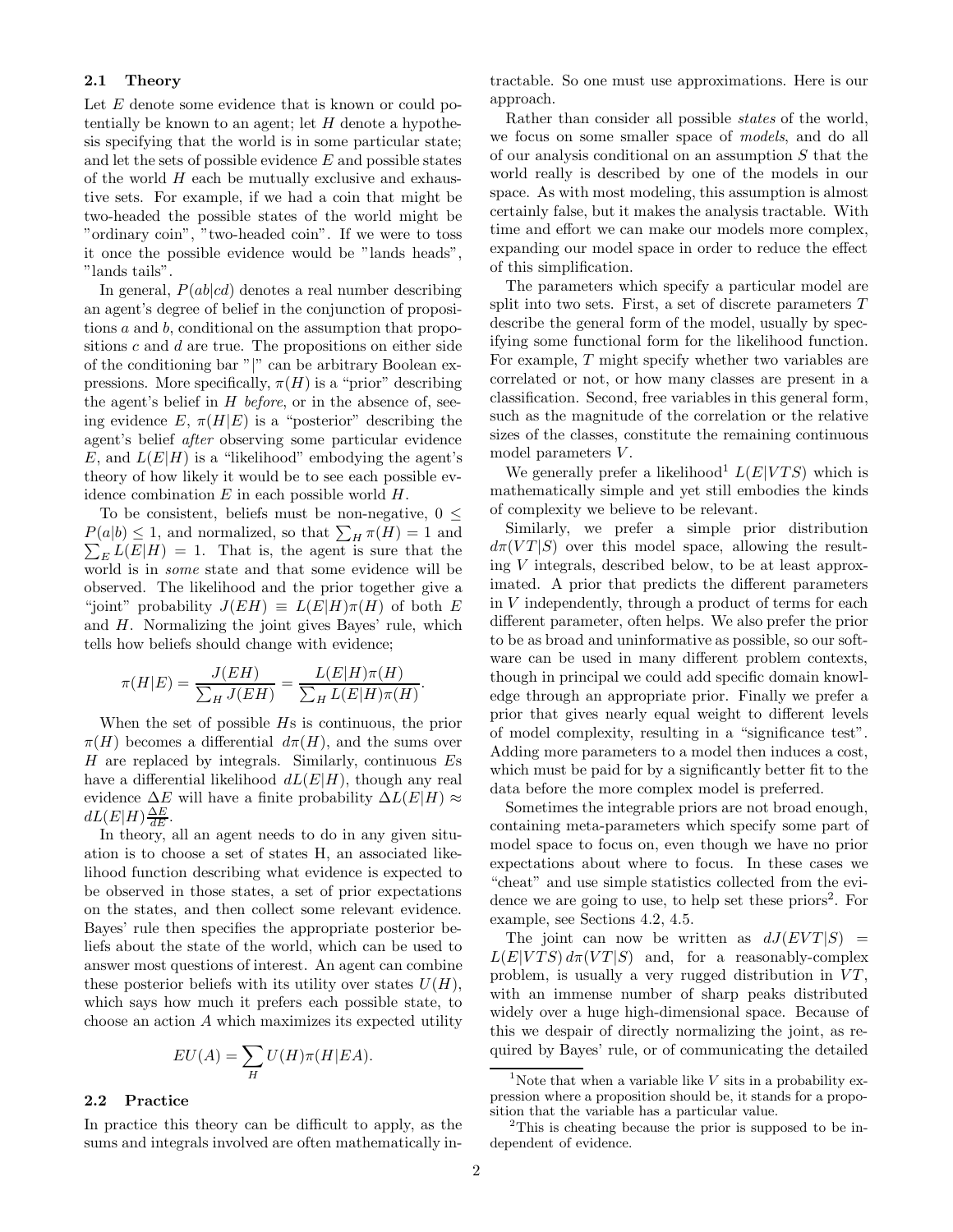shape of the posterior distribution.

Instead we break the continuous  $V$  space into regions R surrounding each sharp peak, and search until we tire for combinations  $RT$  for which the "marginal" joint

$$
M(ERT|S) \equiv \int_{V \in R} dJ(EVT|S)
$$

is as large as possible. The best few such "models" RT are then reported, even though it is usually almost certain that more probable models remain to be found.

Each model RT is reported by describing its marginal joint  $M(ERT|S)$ , its discrete parameters T, and estimates of typical values of  $V$  in the region  $R$ , like the mean estimate of  $V$ :

$$
\mathcal{E}(V|ERTS) \equiv \frac{\int_{V \in R} V dJ(EVT|S)}{M(ERT|S)}
$$

or the V for which  $dJ(EVT|S)$  is maximum in R. While these estimates are not invariant under reparameterizations of the V space, and hence depend on the syntax with which the likelihood was expressed, the peak is usually sharp enough that such differences don't matter.

Reporting only the best few models is usually justified, since the models weaker than this are usually many orders of magnitude less probable than the best one. The main reason for reporting models other than the best is to show the range of variation in the models, so that one can judge how different the better, not yet found, models might be.

The decision to stop searching for better models RT than the current best can often be made in a principled way by using estimates of how much longer it would take to find a better model, and how much better than model would be. If the fact that a data value is unknown might be informative, one can model "unknown" as just another possible (discrete) data value; otherwise the likelihood for an unknown value is just a sum over the possible known values.

To make predictions with these resulting models, a reasonable approximation is to average the answer from the best few peaks, weighted by the relative marginal joints. Almost all of the weight is usually in the best few, justifying the neglect of the rest.

## **2.3 Tradeoffs**

Bayesian theory offers the advantages of being theoretically well-founded and empirically well-tested [Berger, 1985]. It offers a clear procedure whereby one can almost "turn the crank", modulo doing integrals and search, to deal with any new problem. The machinery automatically trades off the complexity of a model against its fit to the evidence. Background knowledge can be included in the input, and the output is a flexible mixture of several different "answers," with a clear and well-founded decision theory [Berger, 1985] to help one use that output.

Disadvantages include being forced to be explicit about the space of models one is searching in, though this can be good discipline. One must deal with some difficult integrals and sums, although there is a huge literature to help one here. And one must often search large spaces, though most any technique will have to do this and the joint probability provides a good local evaluation function. Finally, it is not clear how one can take the computational cost of doing a Bayesian analysis into account without a crippling infinite regress.

Some often perceived disadvantages of Bayesian analysis are really not problems in practice. Any ambiguities in choosing a prior are generally not serious, since the various possible convenient priors usually do not disagree strongly within the regions of interest. Bayesian analysis is not limited to what is traditionally considered "statistical" data, but can be applied to any space of models about how the world might be. For a general discussion of these issues, see [Cheeseman, 1990].

We will now illustrate this general approach by applying it to the problem of unsupervised classification.

# **3 Model Spaces Overview**

### **3.1 Conceptual Overview**

In this paper we deal only with attribute-value, not relational, data. $3$  For example, medical cases might be described by medical forms with a standard set of entries or slots. Each slot could be filled only by elements of some known set of simple values, like numbers, colors, or blood-types. (In this paper, we will only deal with real and discrete attributes.)

We would like to explain this data as consisting of a number of classes, each of which corresponds to a differing underlying cause for the symptoms described on the form. For example, different patients might fall into classes corresponding to the different diseases they suffer from.

To do a Bayesian analysis of this, we need to make this vague notion more precise, choosing specific mathematical formulas which say how likely any particular combination of evidence would be. A natural way to do this is to say that there are a certain number of classes, that a random patient has a certain probability to come from each of them, and that the patients are distributed independently – once we know all about the underlying classes then learning about one patient doesn't help us learn what any other patient will be like.

In addition, we need to describe how each class is distributed. We need a "single class" model saying how likely any given evidence is, given that we know what class the patient comes from. Thus we build the multiclass model space from some other pre-existing model space, which can be arbitrarily complex. (In fact, much of this paper will be spend describing various single class models.) In general, the more complex each class can be, the less of a need there is to invoke multiple classes to explain the variation in the data.

<sup>3</sup>Nothing in principle prevents a Bayesian analysis of more complex model spaces that predict relational data.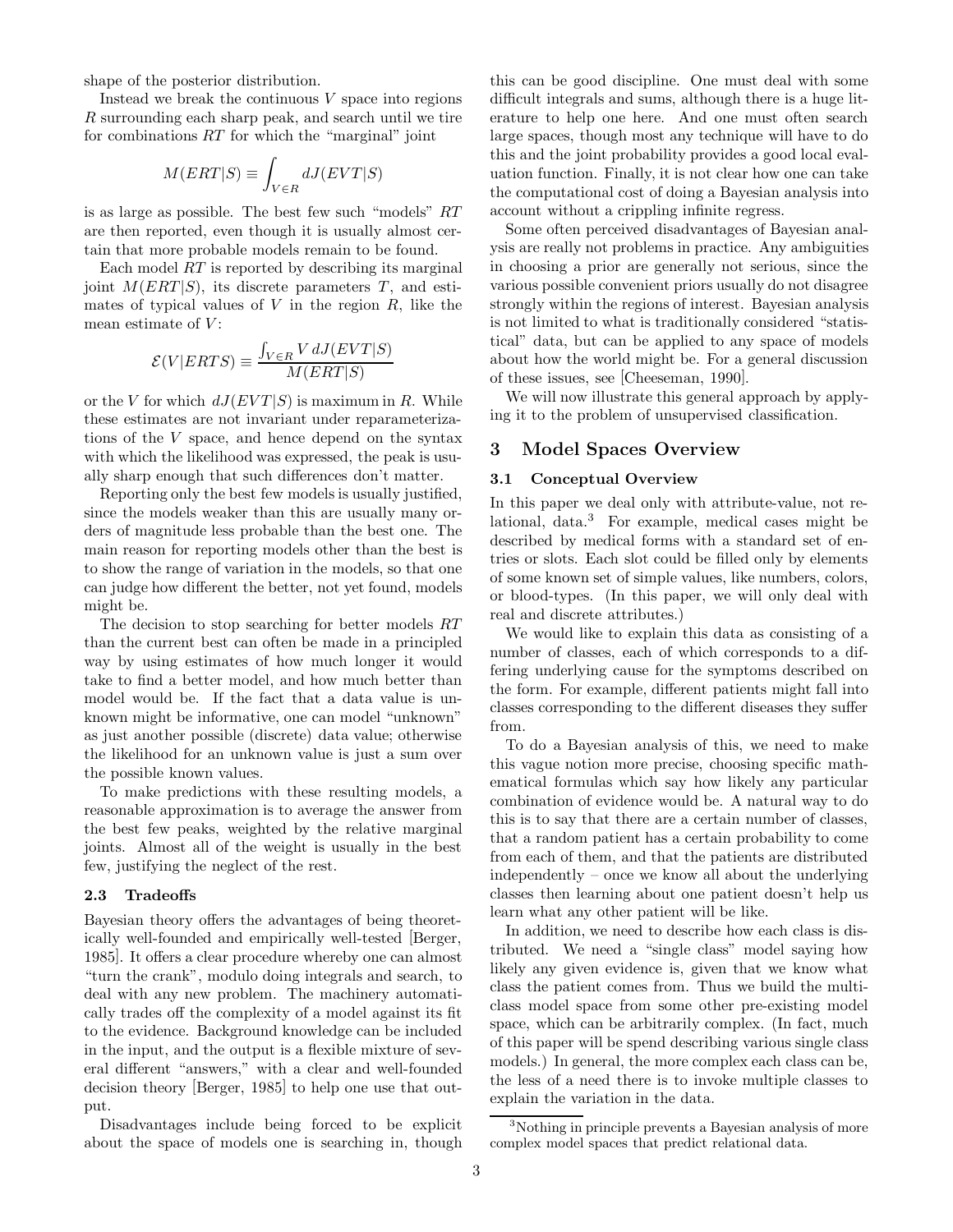The simplest way to build a single-class model is to predict each attribute independently, i.e., build it from attribute-specific models. A class has a distribution for each attribute and, if you know the class of a case, learning the values of one attribute doesn't help you predict the value of any other attributes. For real attributes one can use a standard normal distribution, characterized by some specific mean and a variance around that mean. For discrete attributes one can use the standard multinomial distribution, characterized by a specific probability for each possible discrete value.

Up to this point we have described the model space of Autoclass III. Autoclass IV goes beyond this by introducing correlation and inheritance. Correlation is introduced by removing the assumption that attributes are independent within each class. The simplest way to do this is to let all real attributes covary, and let all discrete attributes covary. The standard way for real attributes to covary is the multivariate normal, which basically says that there is some other set of attributes one could define, as linear combinations of the attributes given, which vary independently according to normal distributions. A simple way to let discrete attributes covary is to define one super-attribute whose possible values are all possible combinations of the values of the attributes given.

If there are many attributes, the above ways to add correlation introduce a great many parameters in the models, making them very complex and, under the usual priors, much less preferable than simpler independent models. What we really want are simpler models which only allow partial covariance. About the simplest way to do this is to say that, for a given class, the attributes clump together in blocks of inter-related attributes. All the attributes in a block covary with each other, but not with the attributes in other blocks. Thus we can build a block model space from the covariant model spaces.

Even this simpler form of covariance introduces more parameters that the independent case, and when each class must have its own set of parameters, multiple classes are penalized more strongly. Attributes which are irrelevant to the whole classification, like a medical patient's favorite color, can be particularly costly. To reduce this cost, one can allow classes to share the specification of parameters associated with some of their independent blocks. Irrelevant attributes can then be shared by all classes at a minimum cost.

Rather than allow arbitrary combinations of classes to share blocks, it is simpler to organize the classes as leaves of a tree. Each block can be placed at some node in this tree, to be shared by all the leaves below that node. In this way different attributes can be explained at different levels of an abstraction hierarchy. For medical patients the tree might have "viral infections" near the root, predicting fevers, and some more specific viral disease near the leaves, predicting more disease specific symptoms. Irrelevant attributes like favorite-color would go at the root.

#### **3.2 Notation Summary**

For all the models to be considered in this paper, the evidence E will consist of a set of I cases, an associated set K of attributes, of size<sup>4</sup> K, and case attribute values  $X_{ik}$ , which can include "unknown." For example, medical case number 8, described as  $(age = 23, blood-type =$  $A, \ldots$ , would have  $X_{8,1} = 23, X_{8,2} = A$ , etc.

In the next two sections we will describe applications of Bayesian learning theory to various kinds of models which could explain this evidence, beginning with simple model spaces and building more complex spaces from them. We begin with a single class. First, a single attribute is considered, then multiple independent attributes, then fully covariant attributes, and finally selective covariance. In the next section we combine these single classes into class mixtures. Table 1 gives an overview of the various spaces.

For each space  $S$  we will describe the continuous parameters  $V$ , any discrete model parameters  $T$ , normalized likelihoods  $dL(E|VTS)$ , and priors  $d\pi(VT|S)$ . Most spaces have no discrete parameters  $T$ , and only one region R, allowing us to usually ignore these parameters. Approximations to the resulting marginals  $M(ERT|S)$ and estimates  $\mathcal{E}(V|ERTS)$  will be given, but not derived. These will often be given in terms of general functions  $F$ , so that they may be reused later on. As appropriate, comments will be made about algorithms and computational complexity. All of the likelihood functions considered here assume the cases are independent, i.e.,

$$
L(E|VTS) = \prod_i L(E_i|VTS)
$$

so we need only give  $L(E_i|VTS)$  for each space, where  $E_i \equiv \{X_{i1}, X_{i2}, X_{i3}, \ldots, X_{iK}\}.$ 

# **4 Single Class Models**

### **4.1 Single Discrete Attribute -**  $S_{D1}$

A discrete attribute k allows only a finite number of possible values  $l \in [1, 2, ..., L]$  for any  $X_i$ . "Unknown" is usually treated here as just another possible value. A set of independent coin tosses, for example, might have  $L = 3$ with  $l_1$  = heads,  $l_2$  = tails, and  $l_3$  = "unknown". We make the assumption  $S_{D1}$  that there is only one discrete attribute, and that the only parameters are the continuous parameters  $V = q_1 \dots q_L$  consisting of the likelihoods  $L(X_i | VS_{D1}) = q_{(l=X_i)}$  for each possible value l. In the coin example,  $q_1 = .7$  would say that the coin was so "unbalanced" that it has a 70 percent chance of coming up heads each time.

There are only  $L - 1$  free parameters since normalization requires  $\sum_{l} q_l = 1$ . For this likelihood, all that matters from the data are the number of cases with each value<sup>5</sup>  $I_l = \sum_i \delta_{X_i l}$ . In the coin example,  $I_1$  would be

<sup>&</sup>lt;sup>4</sup>Note we use script letters like  $K$  for sets, and matching ordinary letters  $K$  to denote their size.

<sup>&</sup>lt;sup>5</sup>Note that  $\delta_{uv}$  denotes 1 when  $u = v$  and 0 otherwise.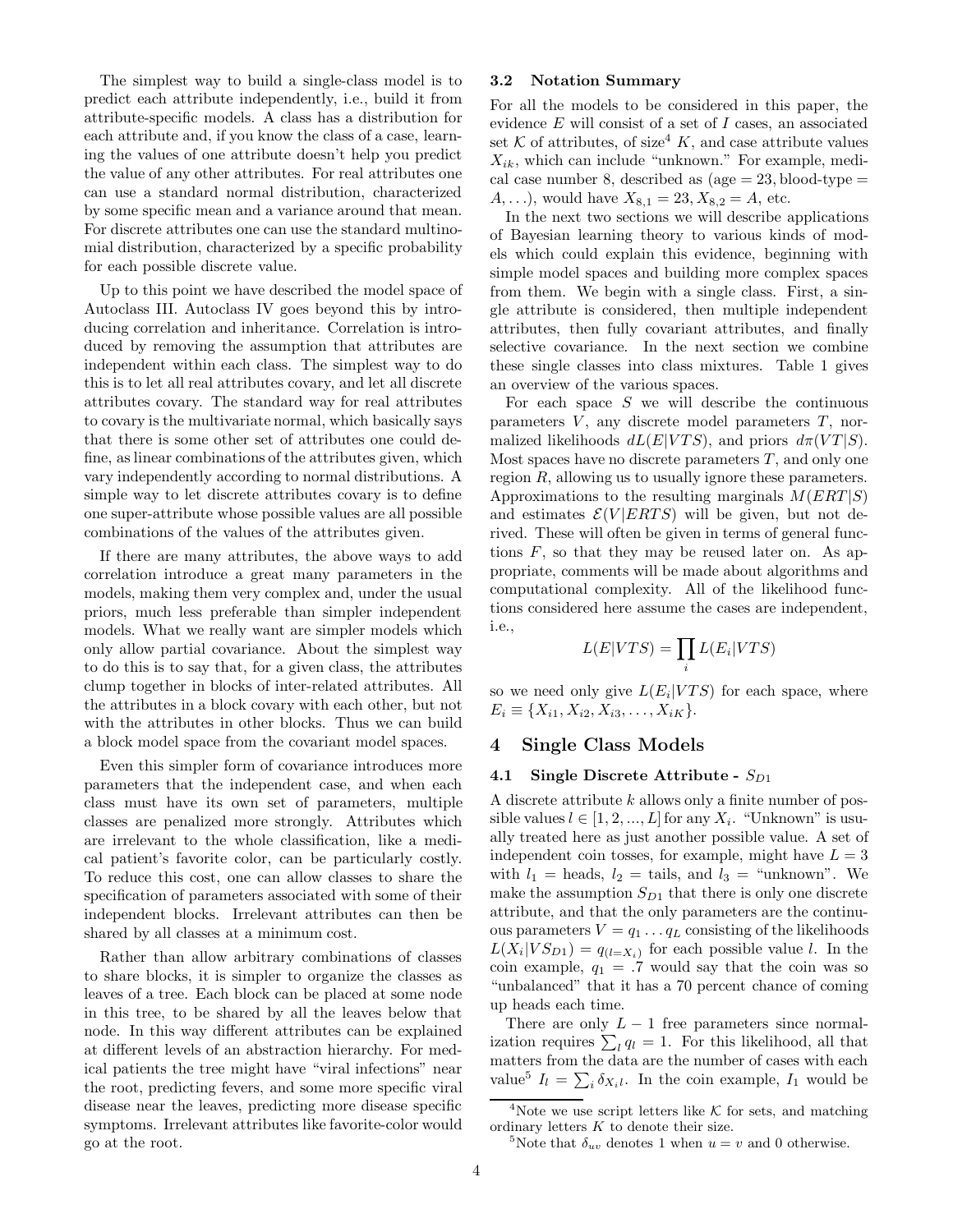| <i>Space</i> | Description             |                      |                         | R | Subspaces                       | Compute Time                                         |
|--------------|-------------------------|----------------------|-------------------------|---|---------------------------------|------------------------------------------------------|
| $S_{D1}$     | Single Discrete         | qı                   |                         |   |                                 |                                                      |
| $S_{R1}$     | Single Real             | $\mu\sigma$          |                         |   |                                 |                                                      |
| $S_I$        | Independent Attrs       | $V_k$                |                         |   | $S_1 \equiv S_{D1}$ or $S_{R1}$ | -IK                                                  |
| $S_D$        | Covariant Discrete      | $q_{l_1l_2\ldots}$   |                         |   |                                 | IК                                                   |
| $S_R$        | Covariant Real          | $\mu_k \Sigma_{kk'}$ |                         |   |                                 | $(I+K)\overline{K^2}$                                |
| $S_V$        | <b>Block Covariance</b> | $V_{b}$              | $B\mathcal{K}_b$        |   | $S_B \equiv S_D$ or $S_R$       | $NK(I\overline{K_b} + K_h^2)$                        |
| $S_M$        | Flat Class Mixture      | $\alpha_c V_c$       | $\mathcal{C}$           | R | $S_C \equiv S_I$ or $S_V$       | $\overline{NKC}(I\overline{K_b} + \overline{K^2_h})$ |
| $S_H$        | Tree Class Mixture      | $\alpha_c V_c$       | $J_c \mathcal{K}_c T_c$ | R | $S_C \equiv S_I$ or $S_V$       | $\overline{NKC}(I\overline{K_b} + \overline{K_b^2})$ |

Table 1: Model Spaces

the number of heads. Such sums are called "sufficient statistics" since they summarize all the information relevant to a model.

We choose a prior

$$
d\pi(V|S_{D1}) = dB(q_1 \dots q_L|L) \equiv \frac{\Gamma(aL)}{\Gamma(a)^L} \prod_l q_l^{a-1} dq_l
$$

which for  $a > 0$  is a special case of a beta distribution [Berger, 1985] (Γ(y) is the Gamma function [Spiegel, 1968). This formula is parameterized by  $a$ , a "hyperparameter" which can be set to different values to specify different priors. Here we set  $a = 1/L$ . This simple problem has only one maximum, whose marginal is given by

$$
M(E|S_{D1}) = F_1(I_1, \ldots, I_L, I, L) \equiv \frac{\Gamma(aL) \prod_l \Gamma(I_l + a)}{\Gamma(aL + I)\Gamma(a)^L}
$$

We have abstracted the function  $F_1$ , so we can refer to it later. The prior above was chosen because it has a form similar to the likelihood (and is therefore a "conjugate" prior), and to make the following mean estimate of  $q_l$ particularly simple

$$
\mathcal{E}(q_l | E S_{D1}) = F_2(I_l, I, L) \equiv \frac{I_l + a}{I + aL} = \frac{I_l + \frac{1}{L}}{I + 1}
$$

for  $a = 1/L$ .  $F_2$  is also abstracted out for use later. Note that while  $F_2(I_l, I, L)$  is very similar to the classical estimate of  $\frac{I_l}{I}$ ,  $F_2$  is defined even when  $I = 0$ . Using a hash table, these results can be computed in order I numerical steps, independent of L.

#### **4.2** Single Real Attribute -  $S_{R1}$

Real attribute values  $X_i$  specify a small range of the real line, with a center  $x_i$  and a precision,  $\Delta x_i$ , assumed to be much smaller than other scales of interest. For example, someone's weight might be measured as  $70 \pm 1$  kilograms. For scalar attributes, which can only be positive, like weight, it is best to use the logarithm of that variable [Aitchison and Brown, 1957].

For  $S_{R1}$ , where there is only one real attribute, we assume the standard normal distribution, where the sufficient statistics are the data mean  $\overline{x} = \frac{1}{I} \sum_{i}^{I} x_i$ , the geometric mean precision  $\widehat{\Delta x} = (\prod_i^I \Delta x_i)^{\frac{1}{I}}$  and the standard deviation s given by  $s^2 = \frac{1}{l} \sum_{i=1}^{l} (x_i - \overline{x})^2$ . V consists

of a model mean  $\mu$  and deviation  $\sigma$ , and the likelihood is given by the standard normal distribution.

$$
dL(x_i|VS_{R1}) = \frac{1}{\sqrt{2\pi}\sigma}e^{-\frac{1}{2}(\frac{x_i-\mu}{\sigma})^2}dx_i.
$$

For example, people's weight might be distributed with a mean of 80 kilograms and a deviation of 15. Since all real data have a finite width, we replace  $dx$  with  $\Delta x$  to approximate the likelihood  $\Delta L(X_i|VS_{R1})$  =  $\int_{\Delta x} dL(x_i|VS_{R1}) \cong \frac{\Delta x}{dx} dL(x_i|VS_{R1}).$ 

As usual, we choose priors that treat the parameters in V independently.

$$
d\pi(V|S_{R1}) = d\pi(\mu|S_{R1}) d\pi(\sigma|S_{R1})
$$

We choose a prior on the mean to be flat in the range of the data,

$$
d\pi(\mu|S_{R1}) = dR(\mu|\mu^+,\mu^-)
$$

where  $\mu^+ = \max x_i$ ,  $\mu^- = \min x_i$ , by using the general uniform distribution

$$
dR(y|y^+, y^-) \equiv \frac{dy}{y^+ - y^-} \text{ for } y \in [y^-, y^+].
$$

A flat prior is preferable because it is non-informative, but note that in order to make it normalizable we must cheat and use information from the data to cut it off at some point. In the single attribute case, we can similarly choose a flat prior in  $log(\sigma)$ .

$$
d\pi(\sigma|S_{R1}) = dR(\log(\sigma)|log(\Delta\mu), log(\min \Delta x_i))
$$

where  $\Delta \mu = \mu^+ - \mu^-$ . The posterior again has just one peak, so there is only one region  $R$ , and the resulting marginal is

$$
M(E|S_{R1})=\frac{\sqrt{\pi}}{2}\frac{\Gamma(\frac{I-1}{2})}{(\pi I)^{\frac{1}{2}}}\frac{1}{\log(\Delta\mu/\min \Delta x_i)}\frac{\widehat{\Delta x}^I}{s^{I-1}\Delta\mu}.
$$

Note that this joint is dimensionless. The estimates are simply  $\mathcal{E}(\mu|ES_{R1}) = \overline{x}$ , and  $\mathcal{E}(\sigma|E) = \sqrt{\frac{I}{I+1}}s$ . Computation here takes order I steps, used to compute the sufficient statistics.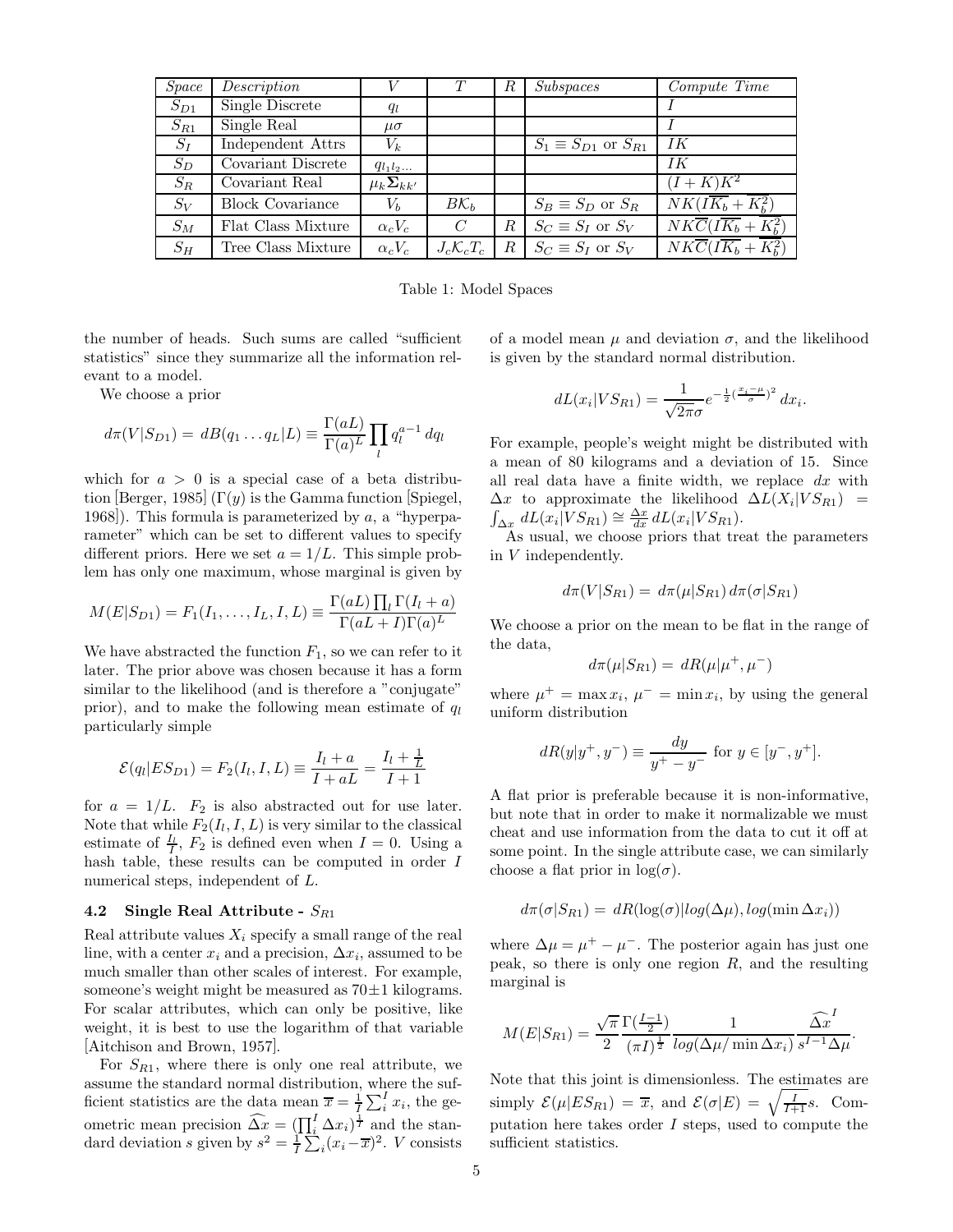# **4.3 Independent Attributes -** S<sup>I</sup>

We now introduce some notation for collecting sets of indexed terms like  $X_{ik}$ . A single such term inside a {} will denote the set of all such indexed terms collected across all of the indices, like i and k in  $E = \{X_{ik}\}\equiv$  $\{X_{ik} \text{ such that } i \in [1,\ldots,I], k \in \mathcal{K}\}.$  To collect across only some of the indices we use  $\bigcup_k$  as in  $E_i = \bigcup_k X_{ik} \equiv$  $\{X_{i1}, X_{i2}, \ldots\}$ , all the evidence for a single case *i*.

The simplest way to deal with cases having multiple attributes is to assume  $S_I$  that they are all independent, i.e., treating each attribute as if it were a separate problem. In this case, the parameter set  $V$  partitions into parameter sets  $V_k = \bigcup_{l_k} q_{l_k}$  or  $[\mu_k, \sigma_k]$ , depending on whether that  $k$  is discrete or real. The likelihood, prior, and joint for multiple attributes are all simple products of the results above for one attribute:  $S_1 = S_{D1}$  or  $S_{R1}$ — i.e.,

$$
L(E_i|VS_I) = \prod_k L(X_{ik}|V_kS_1),
$$
  

$$
d\pi(V|S_I) = \prod_k d\pi(V_k|S_1),
$$

and

$$
M(E|S_I) = \prod_k J(E(k)|S_1)
$$

where  $E(k) \equiv \bigcup_i X_{ik}$ , all the evidence associated with attribute k. The estimates  $\mathcal{E}(V_k|ES_I) = \mathcal{E}(V_k|E(k)S_1)$ are exactly the same. Computation takes order  $IK$  steps here.

#### **4.4 Fully Covariant Discretes -** S<sub>D</sub>

A model space  $S_D$  which allows a set K of *discrete* attributes to fully covary (i.e, contribute to a likelihood in non-trivial combinations) can be obtained by treating all combinations of base attribute values as particular values of one super attribute, which then has  $L' = \prod_k L_k$ values — so  $L'$  can be a very large number! V consists of terms like  $q_{l_1l_2...l_K}$ , indexed by all the attributes.  $I_l$ generalizes to

$$
I_{l_1l_2...l_K} = \sum_i \prod_k \delta_{x_{ik}l_k}.
$$

Given this transformation, the likelihoods, etc. look the same as before:

$$
L(E_i | VS_D) = q_{l_1l_2...l_K},
$$

where each  $l_k = X_{ik}$ ,

$$
d\pi(V|S_D) = dB(\{q_{l_1l_2...l_K}\} | L'),
$$
  

$$
M(E|S_D) = F_1(\{I_{l_1l_2...l_K}\}, I, L'),
$$

and <sup>6</sup>

$$
\mathcal{E}(q_{l_1l_2...l_K}|ES_D) = F_2(I_{l_1l_2...l_K}, I, L')
$$

Computation takes order  $IK$  steps here. This model could, for example, use a single combined hair-color eyecolor attribute to allow a correlation between people being blond and blue-eyed.

#### **4.5 Fully Covariant Reals -** S<sup>R</sup>

If we assume  $S_R$  that a set K of real-valued attributes follow the multivariate normal distribution, we replace the  $\sigma_k^2$  above with a model covariance matrix  $\Sigma_{kk'}$  and  $s_k^2$  with a data covariance matrix

$$
\mathbf{S}_{kk'} = \frac{1}{I} \sum_{i} (x_{ik} - \overline{x}_k)(x_{ik'} - \overline{x}_{k'})
$$

The  $\Sigma_{kk'}$  must be symmetric, with  $\Sigma_{kk'} = \Sigma_{k'k}$ , and "positive definite", satisfying  $\sum_{kk'} y_k \sum_{kk'} y_{k'} > 0$ for any vector  $y_k$ . The likelihood for a set of attributes  $\mathcal{K}$  is<sup>7</sup>

$$
dL(E_i|VS_R) = dN(E_i, \{\mu_k\}, \{\Sigma_{kk'}\}, K)
$$
  

$$
\equiv \frac{e^{-\frac{1}{2}\sum_{kk'}(x_k - \mu_k)\Sigma_{kk'}^{\text{inv}}(x_{k'} - \mu_{k'})}}{(2\pi)^{\frac{K}{2}}|\Sigma_{kk'}|^{\frac{1}{2}}}\prod_k dx_k
$$

is the multivariate normal in K dimensions.

As before, we choose a prior that takes the means to be independent of each other, and independent of the covariance

$$
d\pi(V|S_R) = d\pi(\left\{\mathbf{\Sigma}_{kk'}\right\}|S_R)\prod_k d\pi(\mu_k|S_{R1}),
$$

so the estimates of the means remain the same,  $E(\mu_k|ES_R) = \overline{x}_k$ . We choose the prior on  $\Sigma_{kk'}$  to use an inverse Wishart distribution [Mardia *et al.*, 1979]

$$
d\pi(\left\{\Sigma_{kk'}\right\}|S_R) = d\mathcal{W}_K^{\text{inv}}(\left\{\Sigma_{kk'}\right\} | \left\{\mathbf{G}_{kk'}\right\}, h) \equiv
$$

$$
\frac{|\mathbf{G}_{kk'}|^{-\frac{h}{2}} |\Sigma_{kk'}|^{\frac{-h-K-1}{2}} e^{-\frac{1}{2} \sum_{kk'}^K \Sigma_{kk'}^{\text{inv}} \mathbf{G}_{k'k}^{\text{inv}}}{2^{\frac{Kh}{2} \pi^{\frac{K(K-1)}{4}} \prod_a^K \Gamma(\frac{h+1-a}{2})} \prod_{k \leq k'}^K d\Sigma_{kk'}
$$

which is normalized (integrates to 1) for  $h \geq K$  and  $\Sigma_{kk'}$  symmetric positive definite. This is a "conjugate" prior, meaning that it makes the resulting posterior  $d\pi(\{\Sigma_{kk'}\} | ES_R)$  take the same mathematical form as the prior. This choice makes the resulting integrals manageable, but requires us to choose an  $h$  and all the components of  $\mathbf{G}_{kk'}$ . We choose  $h = K$  to make the prior as broad as possible, and for  $\mathbf{G}_{kk'}$  we "cheat" and choose  $\mathbf{G}_{kk'} = \mathbf{S}_{kk} \delta_{kk'}$  in order to avoid overly distorting the resulting marginal

$$
M(E|S_R) = \frac{\prod_{a}^{K} \frac{\Gamma(\frac{I+h-a}{2})}{\Gamma(\frac{1+h-a}{2})}}{I^{\frac{K}{2}} \pi^{\frac{K(I-1)}{2}}} \frac{|\mathbf{G}_{kk'}|^{\frac{h}{2}}}{|IS_{kk'} + \mathbf{G}_{kk'}|^{\frac{I+h-1}{2}}} \prod_{k}^{K} \frac{\widehat{\Delta x}_k}{\Delta \mu_k}
$$

and estimates

$$
E(\mathbf{\Sigma}_{kk'}|ES_R) = \frac{I\mathbf{S}_{kk'} + \mathbf{G}_{kk'}}{I + h - K - 2} = \frac{I + \delta_{kk'}}{I - 2}\mathbf{S}_{kk'}.
$$

If we choose  $\mathbf{G}_{kk'}$  too large it dominates the estimates, and if  $\mathbf{G}_{kk'}$  is too small the marginal is too small.

 ${}^{6}F_1$  and  $F_2$  are defined on page 4.

 ${}^{7}\Sigma_{ab}^{\text{inv}}$  denotes the matrix inverse of  $\Sigma_{ab}$  satisfying  $\sum_{b} \Sigma_{ab}^{\text{inv}} \Sigma_{bc} = \delta_{ac}$ , and  $|\Sigma_{ab}|$  denotes components of the matrix determinant of  $\{\mathbf\Sigma_{ab}\}.$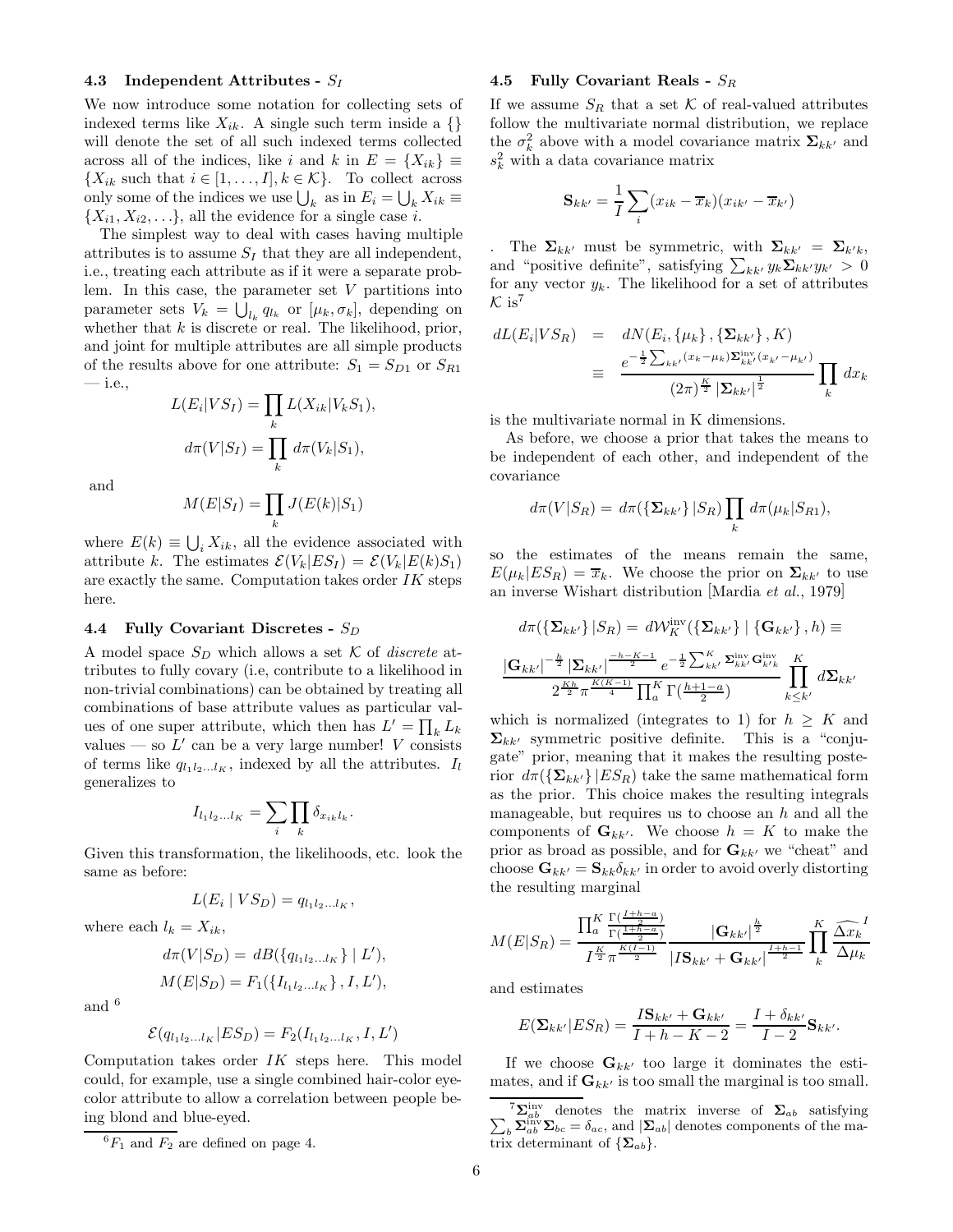The compromise above should only over estimate the marginal somewhat, since it in effect pretends to have seen previous data which agrees with the data given. Note that the estimates are undefined unless  $I > 2$ . Computation here takes order  $(I + K)K^2$  steps. At present, we lack a satisfactory way to approximate the above marginal when some values are unknown.

# **4.6 Block Covariance -** S<sup>V</sup>

Rather than just having either full independence or full dependence of attributes, we prefer a model space  $S_V$ where some combinations of attributes may covary while others remain independent. This allows us to avoid paying the cost of specifying covariance parameters when they cannot buy us a significantly better fit to the data.

We partition the attributes K into B blocks  $\mathcal{K}_b$ , with full covariance within each block and full independence between blocks. Since we presently lack a model allowing different types of attributes to covary, all the attributes in a block must be of the same type. Thus real and discretes may not mutually covary.

We are away of other models of partial dependence, such as the the trees of Chow and Liu described in [Pearl, 1988], but choose this approach because it includes the limiting cases of full dependence and full independence.

The evidence E partitions block-wise into  $E(\mathcal{K}_b)$  (using  $E_i(\mathcal{K}) \equiv \bigcup_{k \in \mathcal{K}} X_{ik}$  and  $E(\mathcal{K}) \equiv \{E_i(\mathcal{K})\}\)$ , each with its own sufficient statistics; and the parameters  $V$  partition into parameters  $V_b = \{q_{l_1l_2...l_K}\}\$  or  $[\{\Sigma_{kk'}\}, \{\mu_k\}].$ Each block is treated as a different problem, except that we now also have discrete parameters  $T$  to specify which attributes covary, by specifying B blocks and  $\{\mathcal{K}_b\}$  attributes in each block. Thus the likelihood

$$
L(E_i|VTS_V) = \prod_b^B L(E_i(\mathcal{K}_b)|V_bS_B)
$$

is a simple product of block terms  $S_B = S_D$  or  $S_R$  assuming full covariance within each block, and the estimates  $\mathcal{E}(V_b|ETS_V) = \mathcal{E}(V_b|E(\mathcal{K}_b)S_B)$  are the same as before.

We choose a prior which predicts the block structure  $B\{\mathcal{K}_b\}$  independently of the parameters  $V_b$  within each independent block

$$
d\pi(VT|S_V) = \pi(B\{\mathcal{K}_b\} | S_V) \prod_b d\pi(V_b|S_B)
$$

which results in a similarly decomposed marginal

$$
M(ET|S_V) = \pi(B\{\mathcal{K}_b\} | S_V) \prod_b M(E(\mathcal{K}_b) | S_B).
$$

We choose a block structure prior

$$
\pi(B\{\mathcal{K}_b\}|S_V) = 1/K_R Z(K_R, B_R)K_D Z(K_D, B_D),
$$

where  $\mathcal{K}_R$  is the set of real attributes and  $B_R$  is the number of real blocks (and similarly for  $\mathcal{K}_D$  and  $B_D$ ). This says that it is equally likely that there will be one or two or three, etc. blocks, and, given the number of blocks, each possible way to group attributes is equally likely. This is normalized using  $Z(A, U)$ , given by

$$
Z(A, U) \equiv \sum_{u=1}^{U} (-1)^{u-1} \frac{(U - u + 1)^{A}}{(U - u + 1)!(u - 1)!},
$$

which gives the number of ways one can partition a set with  $A$  elements into  $U$  subsets. This prior prefers the special cases of full covariance and full independence, since there are fewer ways to make these block combinations. For example, in comparing the hypothesis that each attribute is in a separate block (i.e., all independent) with the hypothesis that only one particular pair of attributes covary together in a block of size two, this prior will penalize the covariance hypothesis in proportion to the number of such pairs possible. Thus this prior includes a "significance test", so that a covariance hypothesis will only be chosen if the added fit to the data from the extra covariance is enough to overcome this penalty.

Computation here takes order  $NK(\overline{IK_b} + K_b^2)$  steps, where  $N$  is the number of search trials done before quitting, which would be around  $(K-1)!$  for a complete search of the space.  $\overline{K_b}$  is an average, over both the search trials and the attributes, of the block size of real attributes (and unity for discrete attributes).

# **5 Class Mixtures**

# **5.1 Flat Mixtures -**  $S_M$

The above model spaces  $S_C = S_V$  or  $S_I$  can be thought of as describing a single class, and so can be extended by considering a space  $S_M$  of simple mixtures of such classes [D.M.Titterington *et al.*, 1985]. Figure 1 shows how this model, with  $S_C = S_I$ , can fit a set of artificial real-valued data in five dimensions.

Figure 1: AutoClass III Finds Three Classes

We plot attributes 1 vs. 2, and 3 vs. 4 for an artificial data set. One  $\sigma$  deviation ovals are drawn around the centers of the three classes.

In this model space the likelihood

$$
L(E_i|VTS_M) = \sum_c^C \alpha_c L(E_i|V_cT_cS_C)
$$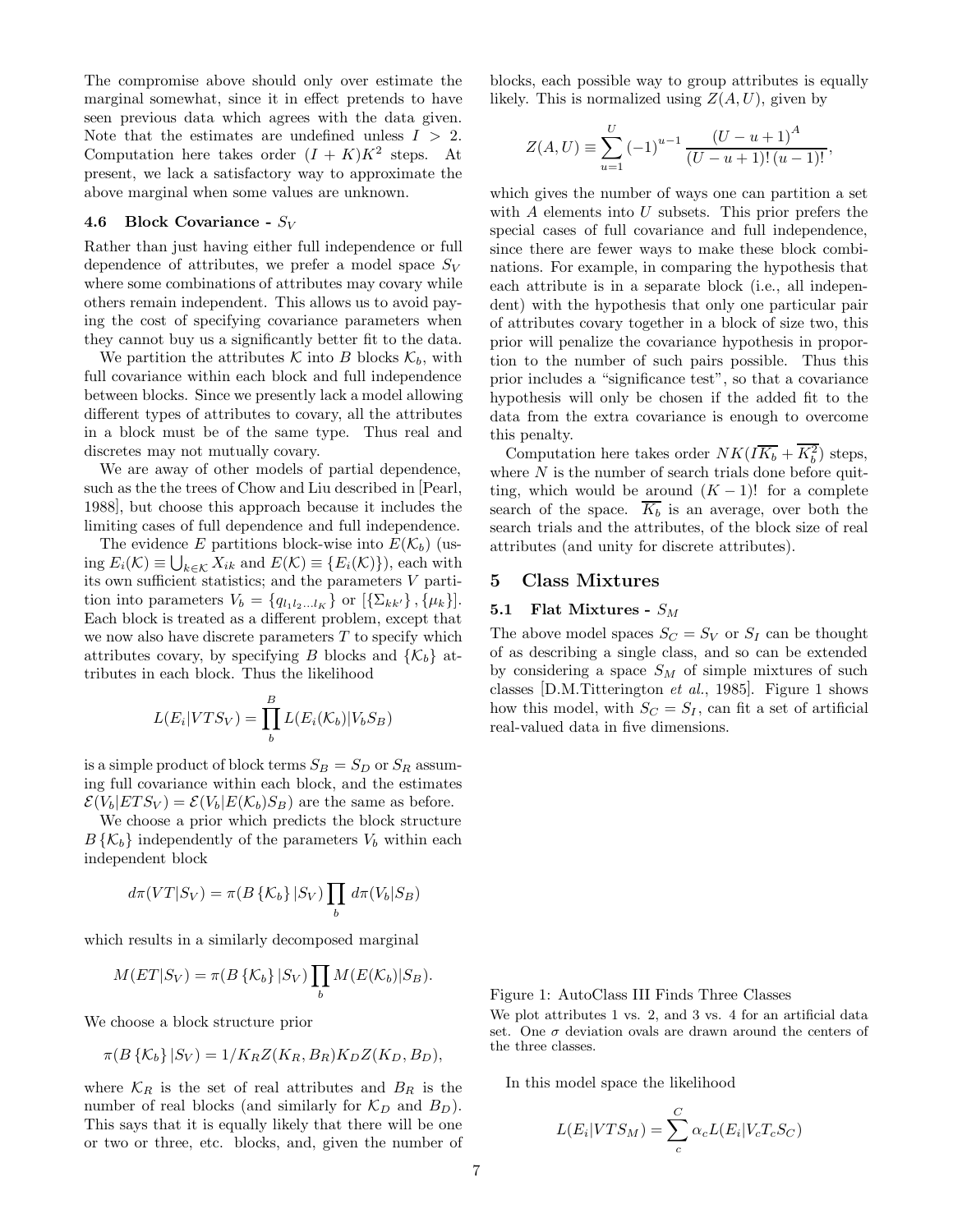sums over products of "class weights"  $\alpha_c$ , that give the probability that any case would belong to class c of the C classes, and class likelihoods describing how members of each class are distributed. In the limit of large C this model space is general enough to be able to fit any distribution arbitrarily closely, and hence is "asymtotically correct".

The parameters  $T = [C, \{T_c\}]$  and  $V = [\{\alpha_c\}, \{V_c\}]$ combine parameters for each class and parameters describing the mixture. The prior is similarly broken down as

$$
d\pi(VT|S_M) = F_3(C)C! \ dB(\{\alpha_c\} | C) \prod_c d\pi(V_cT_c|S_C)
$$

where  $F_3(C) \equiv \frac{6}{\pi^2 C^2}$  for  $C > 0$  and is just one arbitrary choice of a broad prior over integers. The  $\alpha_c$  is treated as if the choice of class were another discrete attribute, except that a C! is added because classes are not distinguishable a priori.

Except in very simple problems, the resulting joint  $dJ(EVT|S)$  has many local maxima, and so we must now focus on regions  $R$  of the  $V$  space. To find such local maxima we use the "EM" algorithm [Dempster *et al.*, 1977] which is based on the fact that at a maxima the class parameters  $V_c$  can be estimated from weighted sufficient statistics. Relative likelihood weights

$$
w_{ic} = \frac{\alpha_c L(E_i | V_c T_c S_C)}{L(E_i | V T S_M)},
$$

give the probability that a particular case  $i$  is a member of class c. These weights satisfy  $\sum_{c} w_{ic} = 1$ , since every case must really belong to one of the classes. Using these weights we can break each case into "fractional cases", assign these to their respective classes, and create new "class data"  $E^c = \bigcup_{ik} [\hat{X}_{ik}, w_{ic}]$  with new weighted-class sufficient statistics obtained by using weighted sums  $\sum_i w_{ic}$  instead of sums  $\sum_i$ . For example  $I_c = \sum_i w_{ic}$ ,  $\overline{\overline{x}}_{kc} = \frac{1}{I_c} \sum_i w_{ic} x_{ik}, I_{l_1...l_Kc} = \sum_i w_{ic} \prod_k \delta_{x_{ik}} \overline{I_k}$  and  $\widehat{\Delta x_{kc}} = \prod_{i=1}^{l} \Delta x_{ik}^{\frac{w_{ic}}{l_c}}$ . Substituting these statistics into any previous class likelihood function  $L(E|V_cT_cS_C)$  gives a weighted likelihood  $L'(E<sup>c</sup>|V_cT_cS_C)$  and associated new estimates and marginals.

At the maxima, the weights  $w_{ic}$  should be consistent with estimates of  $V = \{[\alpha_c, C_c]\}\$ from  $\mathcal{E}(V_c|ERS_M)$  =  $\mathcal{E}'(V_c|E^cS_C)$  and  $\mathcal{E}(\alpha_c|ERS_M) = F_2(I_c, I, C)$ . To reach a maxima we start out at a random seed and repeatedly use our current best estimates of  $V$  to compute the  $w_{ic}$ , and then use the  $w_{ic}$  to re-estimate the V, stopping when they both predict each other. Typically this takes  $10 -$ 100 iterations. This procedure will converge from any starting point, but converges more slowly near the peak than second-order methods.

Integrating the joint in  $R$  can't be done directly because the product of a sum in the full likelihood is hard to decompose, but if we use fractional cases to approximate the likelihood

$$
L(E_i|VTRS_m) = \sum_{c}^{C} \alpha_c L(E_i|V_cT_cS_C)
$$
  

$$
\approx \prod_{c} (\alpha_c L(E_i|V_cT_cS_C))^{w_{ic}}
$$

holding the  $w_{ic}$  fixed, we get an approximate joint:

$$
M(ERT|S_M) \cong F_3(C)C! F_1(\lbrace I_c \rbrace, I, C) \prod_c M'(E^c T|S_C)
$$

Our standard search procedure combines an explicit search in C with a random search in all the other parameters. Each trial begins converging from classes built around  $C$  random case pairs. The  $C$  is chosen randomly from a log-normal distribution fit to the  $Cs$  of the  $6-10$ best trials seen so far, after trying a fixed range of Cs to start. We also have developed alternative search procedures which selectively merge and split classes according to various heuristics. While these usually do better, they sometimes do much worse.

The marginal joints of the different trials generally follow a log-normal distribution, allowing us to estimate during the search how much longer it will take on average to find a better peak, and how much better it is likely to be.

In the simpler model space  $S_{MI}$  where  $S_C = S_I$  the computation is order  $NI\overline{C}K$ , where  $\overline{C}$  averages over the search trials. N is the number of possible peaks, out of the immense number usually present, that a computation actually examines. In the covariant space  $S_{MV}$ where  $S_C = S_V$  this becomes  $NKT(T\overline{K_b} + K_b^2)$ .

# 5.2 Class Hierarchy and Inheritance -  $S_H$

The above class mixture model space  $S_M$  can be generalized to a hierarchical space  $S_H$  by replacing the above set of classes with a tree of classes. Leaves of the tree, corresponding to the previous classes, can now inherit specifications of class parameters from "higher" (closer to the root) classes. For the purposes of the parameters specified at a class, all of the classes below that class pool their weight into one big class. Parameters associated with "irrelevant" attributes are specified independently at the root. Figure 2 shows how a class tree, this time with  $S_C = S_V$ , can better fit the same data as in Figure 1. See [Hanson *et al.*, 1991] for more about this comparison.

The tree of classes has one root class  $r$ . Every other class c has one parent class  $P_c$ , and every class has  $J_c$ child classes given by  $C_{cj}$ , where the index j ranges over the children of a class. Each child class has a weight  $\alpha_{cj}$  relative to its siblings, with  $\sum_{i}^{J_c} \alpha_{cj} = 1$ , and an absolute weight  $\alpha_{C_{cj}} = \alpha_{cj} \alpha_c$ , with  $\alpha_r = 1$ .

While other approaches to inheritance are possible, here each class is given an associated set of attributes  $\mathcal{K}_c$ , which it predicts independently through a likelihood  $L(E_i(\mathcal{K}_c)|V_cT_cS_C)$  and which no class above or below it predicts. To avoid having redundant trees which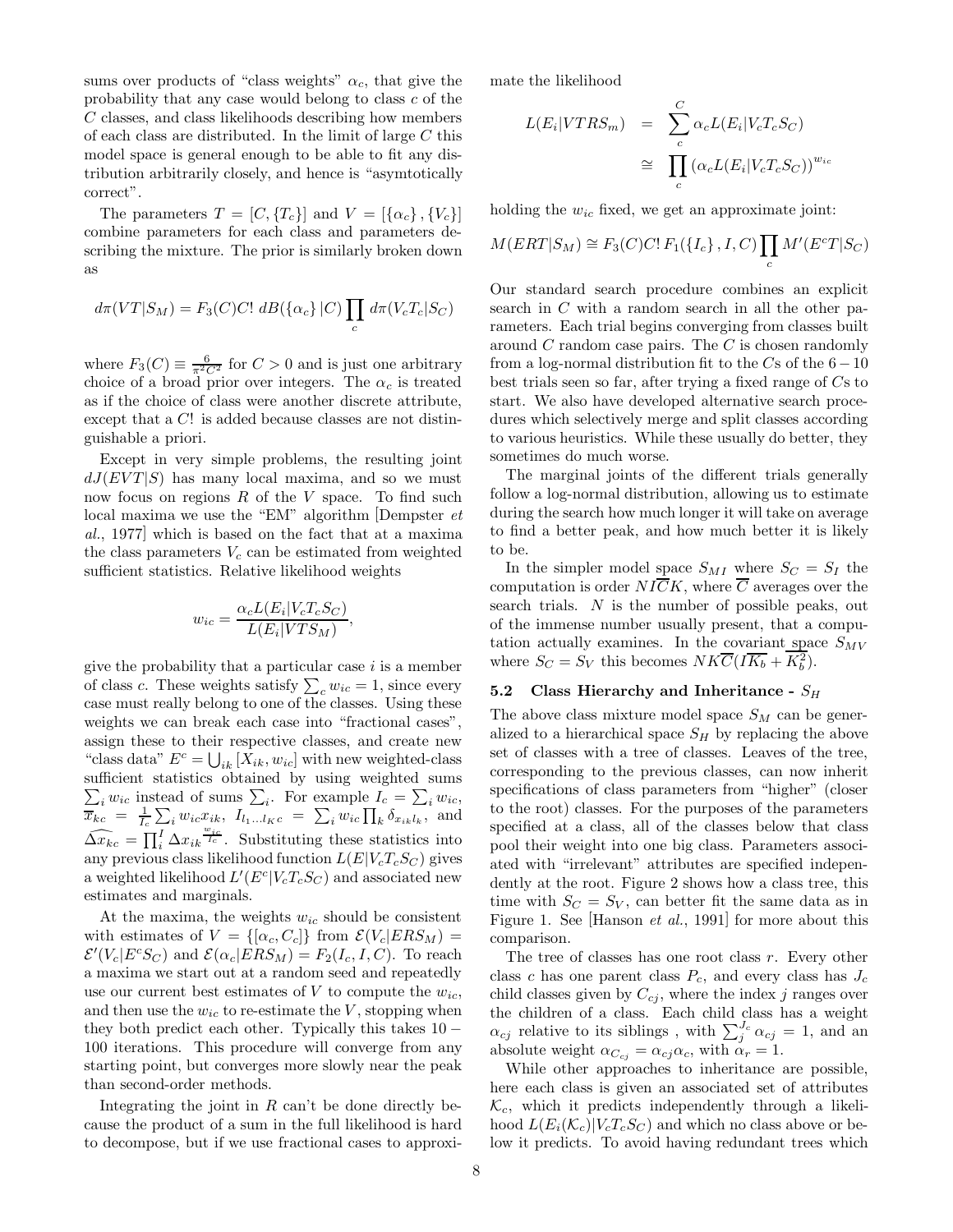Figure 2: AutoClass IV Finds Class Tree  $\times 10^{120}$  Better Lists of attribute numbers denote covariant blocks within each class, and the ovals now indicate the leaf classes.

describe the same likelihood function, only  $\mathcal{K}_r$  can be empty, and non-leaves must have  $J_c \geq 2$ .

We need to ensure that all attributes are predicted somewhere at or above each leaf class. So we call  $A_c$ the set of attributes which are predicted at or below each class, start with  $A_r = K$ , and then recursively partition each  $A_c$  into attributes  $\mathcal{K}_c$  "kept" at that class, and hence predicted directly by it, and the remaining attributes to be predicted at or below each child  $\mathcal{A}_{C_{ci}}$ . For leaves  $A_c = \mathcal{K}_c$ .

Expressed in terms of the leaves the likelihood is again a mixture:

$$
L(E_i|VTS_M) = \sum_{c:J_c=0} \alpha_c \prod_{c'=c,P_c,P_{P_c},...,r} L(E_i(\mathcal{K}_{c'})|V_{c'}T_{c'}S_C)
$$

allowing the same EM procedure as before to find local maximas. The case weights here  $w_{ci} = \sum_{i}^{J_c} w_{C_{cj}i}$  (with  $w_{ri} = 1$ ) sum like in the flat mixture case and define class statistics  $E^c(\mathcal{K}_c) = \bigcup_{k \in \mathcal{K}_c, i} [X_{ik}, w_{ci}].$ 

We also choose a similar prior, though it must now specify the  $\mathcal{K}_c$  as well:

$$
d\pi(VT|S_H) =
$$

$$
\prod_c d\pi (J_c \mathcal{K}_c \mid \mathcal{A}_c S_H) J_c! \ dB(\bigcup_j \alpha_{cj} | J_c) d\pi (V_c T_c \mid \mathcal{K}_c S_C)
$$

$$
d\pi (J_c \mathcal{K}_c \mid \mathcal{A}_c S_H) = F_3 (J_c - 1) \frac{K_c! \left( A_c - K_c \right)!}{\left( A_c + \delta_{rc} \right) A_c!}
$$

for all subsets  $\mathcal{K}_c$  of  $\mathcal{A}_c$  of size in the range  $[1 - \delta_{cr}, A_c]$ , except that  $F_3(J_c-1)$  is replaced by  $\delta_{0J_c}$  when  $\mathcal{A}_c = \mathcal{K}_c$ . Note that this prior is recursive, as the prior for each class depends on the what attributes have been chosen for its parent class.

This prior says that each possible number of attributes kept is equally likely, and given the number to be kept each particular combination is equally likely. This prior prefers the simpler cases of  $\mathcal{K}_c = \mathcal{A}_c$  and  $K_c = 1$  and so again offers a significance test. In comparing the hypothesis that all attributes are kept at class with a hypothesis that all but one particular attribute will be kept at that class, this prior penalizes the all–but–one hypothesis in proportion to the number of attributes that could have been kept instead.

The marginal joint becomes

$$
M(ERT|S_H) \cong
$$

$$
\prod_c d\pi (J_c \mathcal{K}_c \mid \mathcal{A}_c S_H) J_c! F_1(\bigcup_j I_{C_{cj}}, I_c, J_c) M' (E^c(\mathcal{K}_c)T_c | S_C)
$$

and

estimates are again  $\mathcal{E}(V_c|ERS_H) = \mathcal{E}'(V_c|E^c(\mathcal{K}_c)S_C)$ and  $\mathcal{E}(\alpha_{cj} | ERS_H) = F_2(I_{cj}, I_c, J_c)$ .

In the general case of  $S_{HV}$ , where  $S_C = S_V$ , computation again takes  $NK\overline{C}(I\overline{K_b} + K_b^2)$ , except that the  $\overline{J}$  is now also an average of, for each  $k$ , the number of classes in the hierarchy which use that k (i.e., have  $k \in \mathcal{K}_c$ ). Since this is usually less than the number of leaves, the model  $S_H$  is typically cheaper to compute than  $S_M$  for the same number of leaves.

Searching in this most complex space  $S_{HV}$  is challenging. There are a great many search dimensions where one can trade off simplicity and fit to the data, and we have only begun to explore possible heuristics. Blocks can be merged or split, classes can be merged or split, blocks can be promoted or demoted in the class tree, EM iterations can be continued farther, and one can try a random restart to seek a new peak. But even the simplest approaches to searching a more general model space seem to do better than smarter searches of simpler spaces.

## **6 Conclusion**

The Bayesian approach to unsupervised classification describes each class by a likelihood function with some free parameters, and then adds in a few more parameters to describe how those classes are combined. Prior expectations on those parameters  $VT$  combine with the evidence E to produce a marginal joint  $M(ERT|S)$  which is used as an evaluation function for classifications in a region R near some local maxima of the continuous parameters V and with some choice of discrete model parameters T. This evaluation function optimally trades off the complexity of the model with its fit to the data, and is used to guide an open-ended search for the best classification.

In this paper we have applied this theory to model spaces of varying complexity in unsupervised classification. For each space we provides a likelihood, prior, marginal joint, and estimates. This should provide enough information to allow anyone to reproduce AutoClass, or to use the same evaluation functions in other contexts where these models might be relevant.

# **References**

[Aitchison and Brown, 1957] J. Aitchison and J.A.C. Brown. *The Lognormal Distribution*. Cambridge at the University Press, 1957.